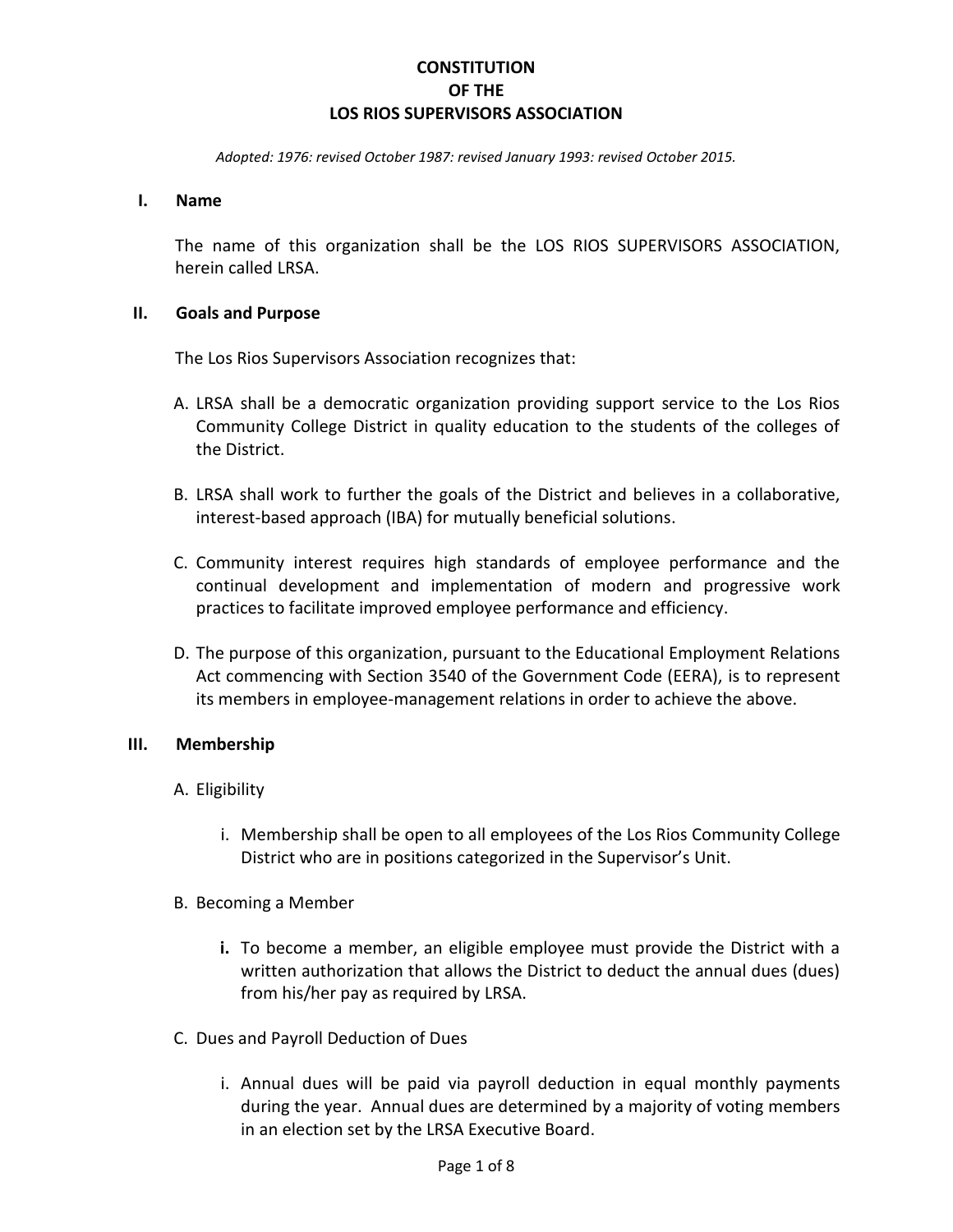- D. Maintaining Membership
	- i. Members are required to maintain their membership in LRSA and pay its dues. Employees in interim supervisor positions, and LRSA members in interim non-LRSA positions, will be considered members as long as they are paying LRSA dues.

# **IV. LRSA Executive Board**

The LRSA Executive Board shall:

- A. Consist of the following: A representative from each campus, the District Office and Facilities Management; the President, Vice President, Secretary, Treasurer, the immediate past-President, if the past-President remains an LRSA member, and a non-voting advisor, if so appointed by the President and approved by the Executive Board.
- B. Act as the governing body of the LRSA in all matters not referred to the general membership. All matters affecting policies, or of accomplishing the purpose of the LRSA not specifically provided for in this Constitution or by action of the membership in a regular or special meeting, shall be decided by the Executive Board.
- C. Refer to the membership any matter which it deems proper.
- D. Follow the most current version of Robert's Rules of Order.

# **V. Representation**

- A. Each college campus, the District Office, and Facilities Management in the Los Rios Community College District shall be represented on the Board.
- B. The membership at large shall elect representatives to the LRSA Board. These elections shall be held in the month of June of the election year. LRSA Representatives shall be responsible, under the President, for communication with representative areas.
- C. LRSA Representatives term of office shall be three (3) years.

# **VI. Officers and Elections**

- A. The elected LRSA officers shall be President, Vice-President, Secretary, Treasurer, and representatives from each college, District Office, and Facilities Management.
- B. Eligibility to Hold Position of an Executive Officer or Representative:
	- i. Must be a member in good standing in a position represented by LRSA for least one (1) year at the time of the nomination. However, no retired member shall be a candidate for or hold a representative position.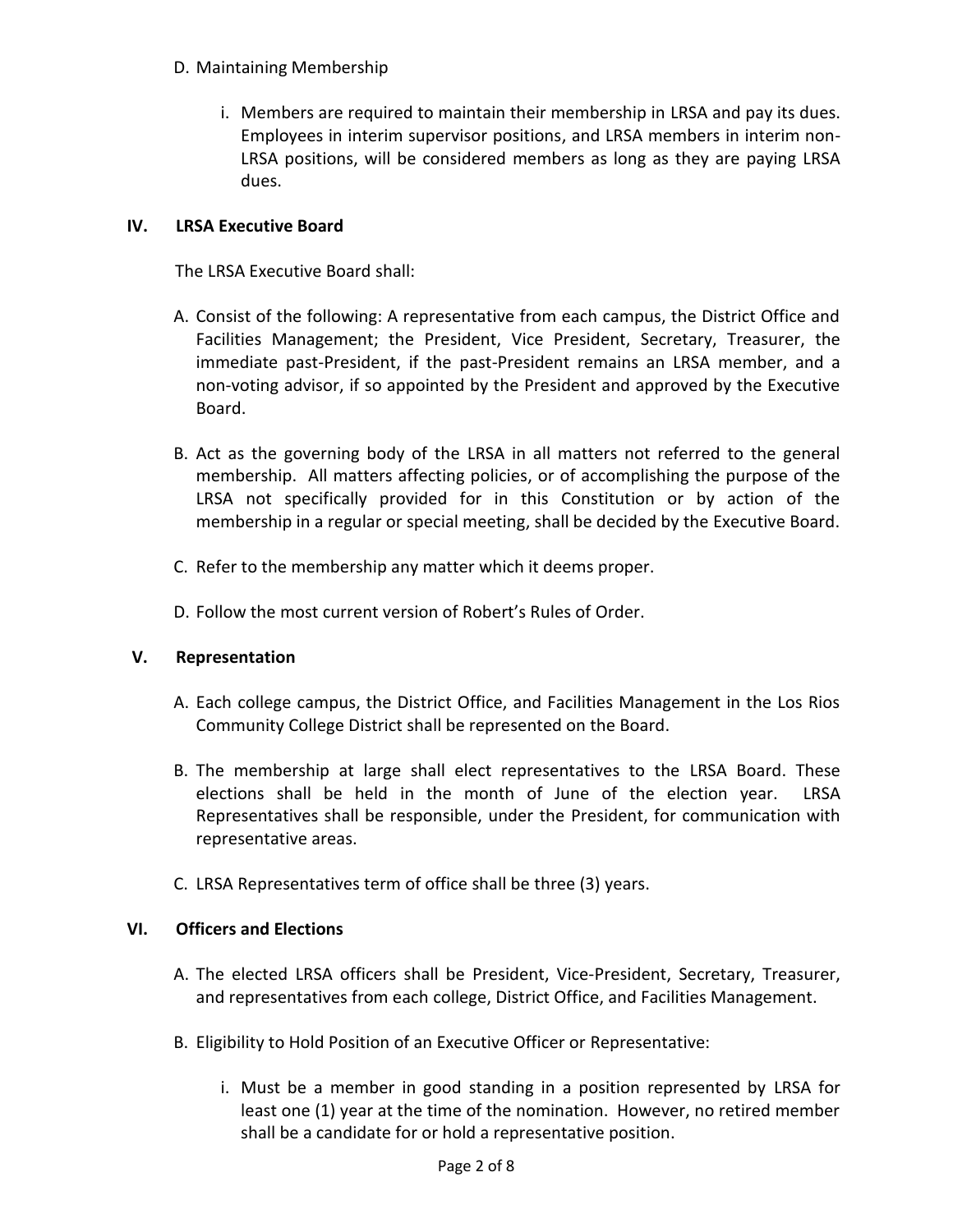- ii. Eligibility is also dependent upon the ability of the nominee or incumbent to perform all the duties and attend all the meetings required for the position, unless absence from those duties and meetings is excused by the Executive Board.
- C. Duties of Officers:
	- i. President shall:
		- 1. Be the chief officer and preside over all meetings of the Executive Board and of the general membership;
		- 2. Act as chief negotiator and shall represent LRSA to the Board of Trustees of the Los Rios Community College District and to all other official departments or bodies;
		- 3. Appoint members for special projects or committees and serve on subcommittees, except elections committee, with the approval or recommendation of the LRSA Executive Board members;
		- 4. Report periodically to the membership regarding the progress and standing of LRSA and regarding official acts as President or of the Executive Board.
		- 5. Sign official documents on behalf of LRSA.
	- ii. Vice-President shall:
		- 1. Act as membership chair and shall be responsible for maintaining the membership;
		- 2. Assist the President in the work of the President's office;
		- 3. Attend all meetings of the Executive Board and membership;
		- 4. In the absence or the President or in the inability of the President to serve, perform all duties otherwise performed by the President;
		- 5. Upon resignation of the President, assume the duties of President for the remainder of its unexpired term and the Executive Board will appoint a Vice President to fill the VP vacancy.
	- iii. Treasurer shall:
		- 1. Receive and deposit all monies belonging to LRSA in a bank selected by the LRSA executive board in the name of Los Rios Supervisors Association.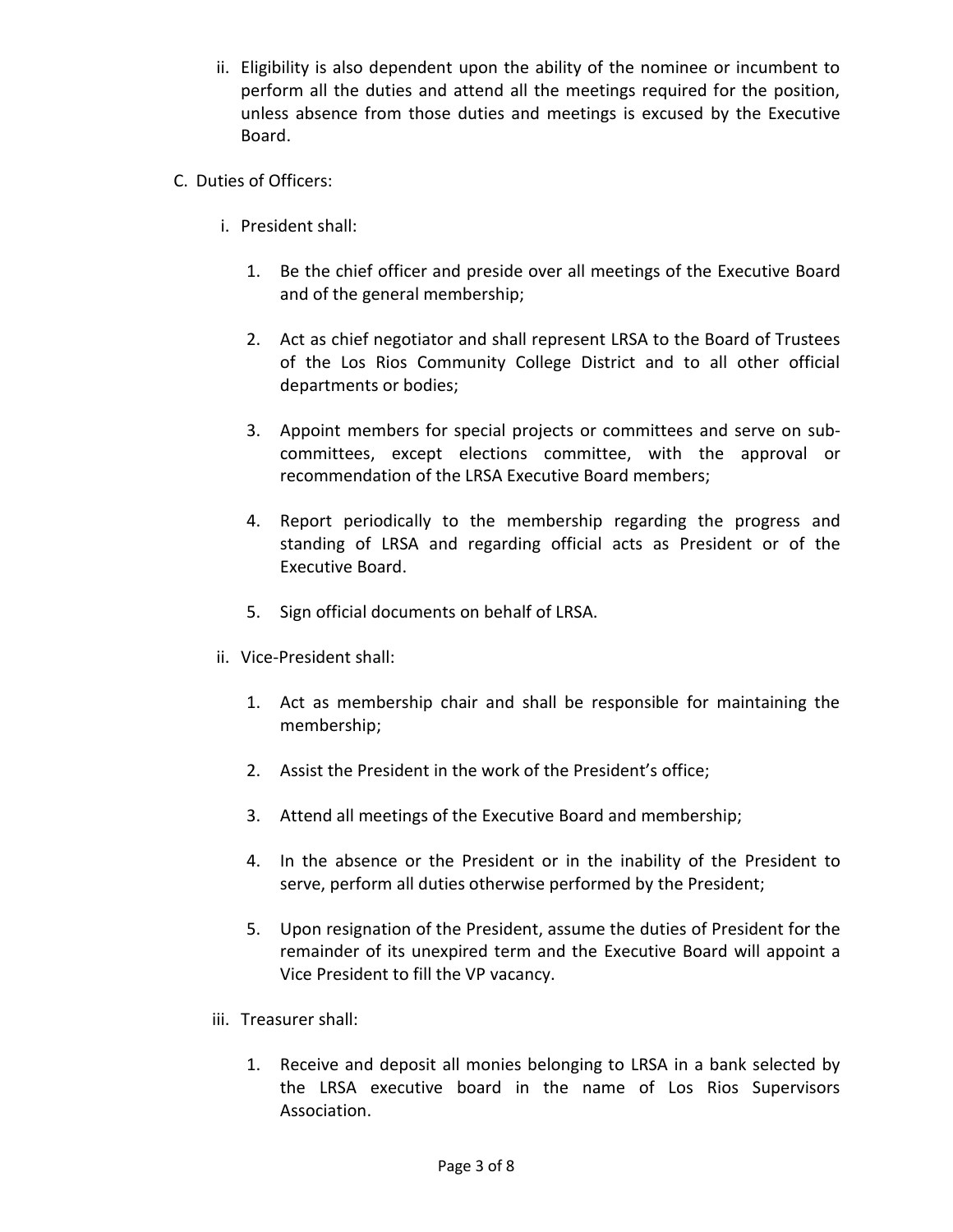- 2. Withdraw none of the monies other than by check with written authorization by the President, Vice President or Executive Board.
- 3. Prepare and sign checks for such purpose as are required by the Constitution and are authorized by the membership or the Executive Board.
- 4. Act as custodian of all properties of LRSA.
- 5. Keep an accurate record of receipts and disbursements and shall prepare detailed quarterly reports of income and expenditures for presentation to the LRSA Executive Board and annual itemized budget for presentation to the membership;
- 6. Be responsible for maintaining all LRSA financial accounts including filing all necessary financial statements and keeping an up-to-date record of each member's payment of dues.
- 7. Attend all meetings of the Executive Board and membership.
- iv. Secretary shall:
	- 1. Record minutes of all board meetings and general membership meetings;
	- 2. Retain official minutes and LRSA documents for audit and historical purposes;
	- 3. As directed by the President, shall be responsible for official LRSA correspondence and historical recordkeeping.
	- 4. Attend all meetings of the Executive Board and membership;
	- 5. In the absence of the secretary, the President shall appoint a member of the Executive Board to record minutes.
- v. Site Representatives shall:
	- 1. Attend all meetings of the Executive Board and membership;
	- 2. Communicate with representative areas;
	- 3. Review requests for professional development funds;
	- 4. Serve on subcommittees as needed and appointed by the President or Executive Board;
	- 5. Act as liaison for concerns or complaints from members in representative areas.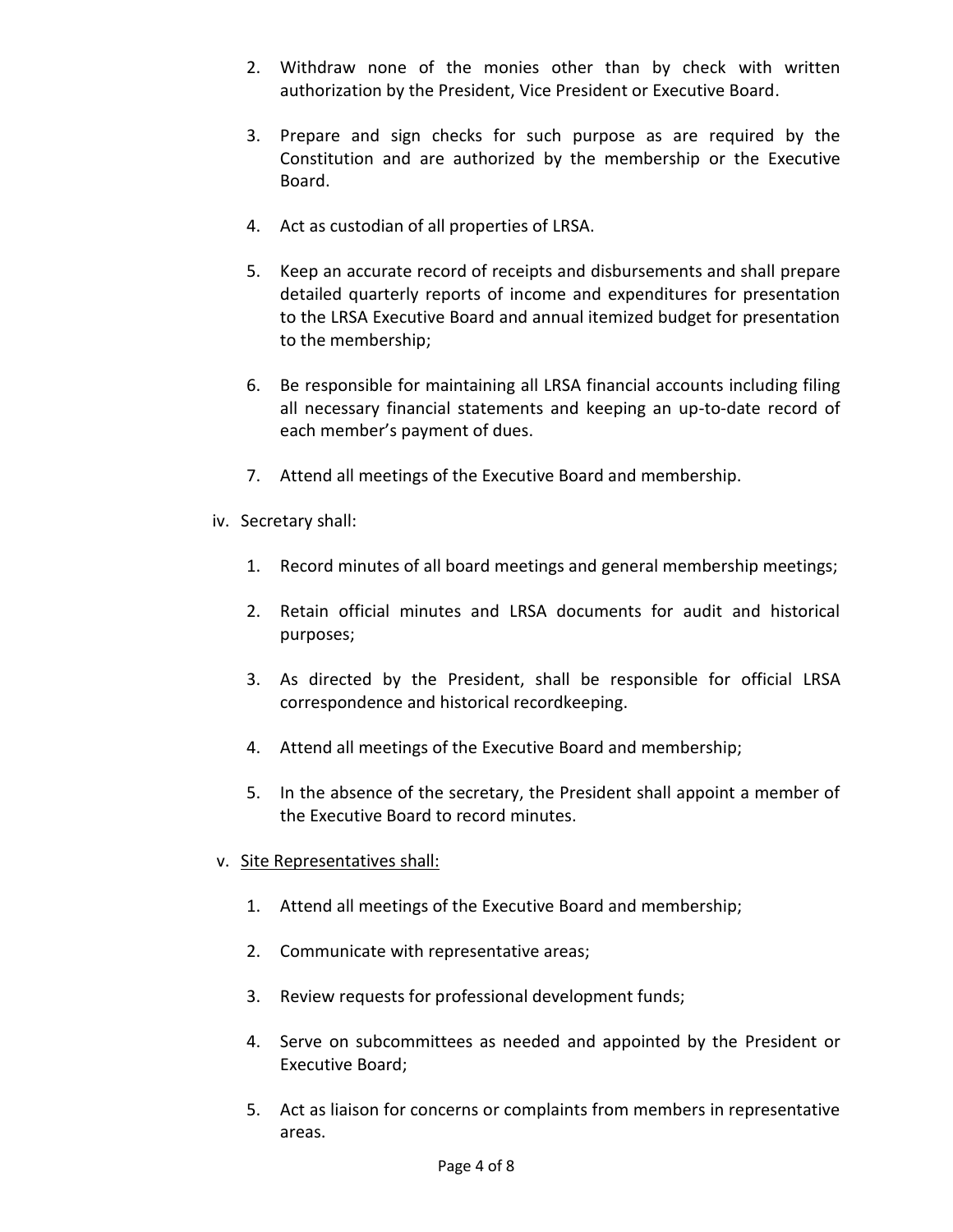- D. Officers shall be elected during June of each election year as follows:
	- i. Each voting member shall have an opportunity to be nominated for office. A nominating committee shall be appointed by the President, in consultation with the Executive Board, 30 days prior to scheduled elections for the purpose of finding candidates for all offices. The report of said committee shall be presented at least 20 days prior to the scheduled election. Other candidates may be nominated by an LRSA member so long as the candidate has agreed, and shall be received at least 15 days prior to the date of elections.
	- ii. Notice of an impending election of officers shall be delivered through email to each member at least 10 days in advance of the election.
	- iii. Election shall be by secret ballot with a majority of votes cast necessary to elect.
	- iv. Should only one (1) individual be nominated for a particular position, he/she shall automatically be declared elected.
	- v. If no candidate receives a majority, a run-off election shall be held between the two candidates receiving the most votes, with the run-off to be determined by a majority of votes cast.
	- vi. Election shall be either by 1) vote at a general membership meeting, or 2) vote at member meetings held on each campus, or 3) vote by email ballot. The method to be used shall be determined by the Board, provided only that this determination shall be made in advance of nominations.
	- vii. Results of elections shall be published and records, including ballots, kept by the LRSA President for one year from the date of the election.
	- viii. The officers shall take office on July 1, following the election in the previous month (June).
	- ix. Mid-term vacancies in any office shall be filled by appointment of a majority of the Executive Board.

#### **VII. Meetings**

- A. The Executive Board shall meet once a month at a time and place to be fixed by them to conduct LRSA business. Special meetings may also be held when the need to do so arises.
- B. A majority of the Executive Board members shall constitute a quorum.
- C. At least one general membership meeting shall be held each year. Members shall be notified at least 10 days before meeting. A simple majority of the membership shall constitute a quorum for the transaction of business. The membership shall act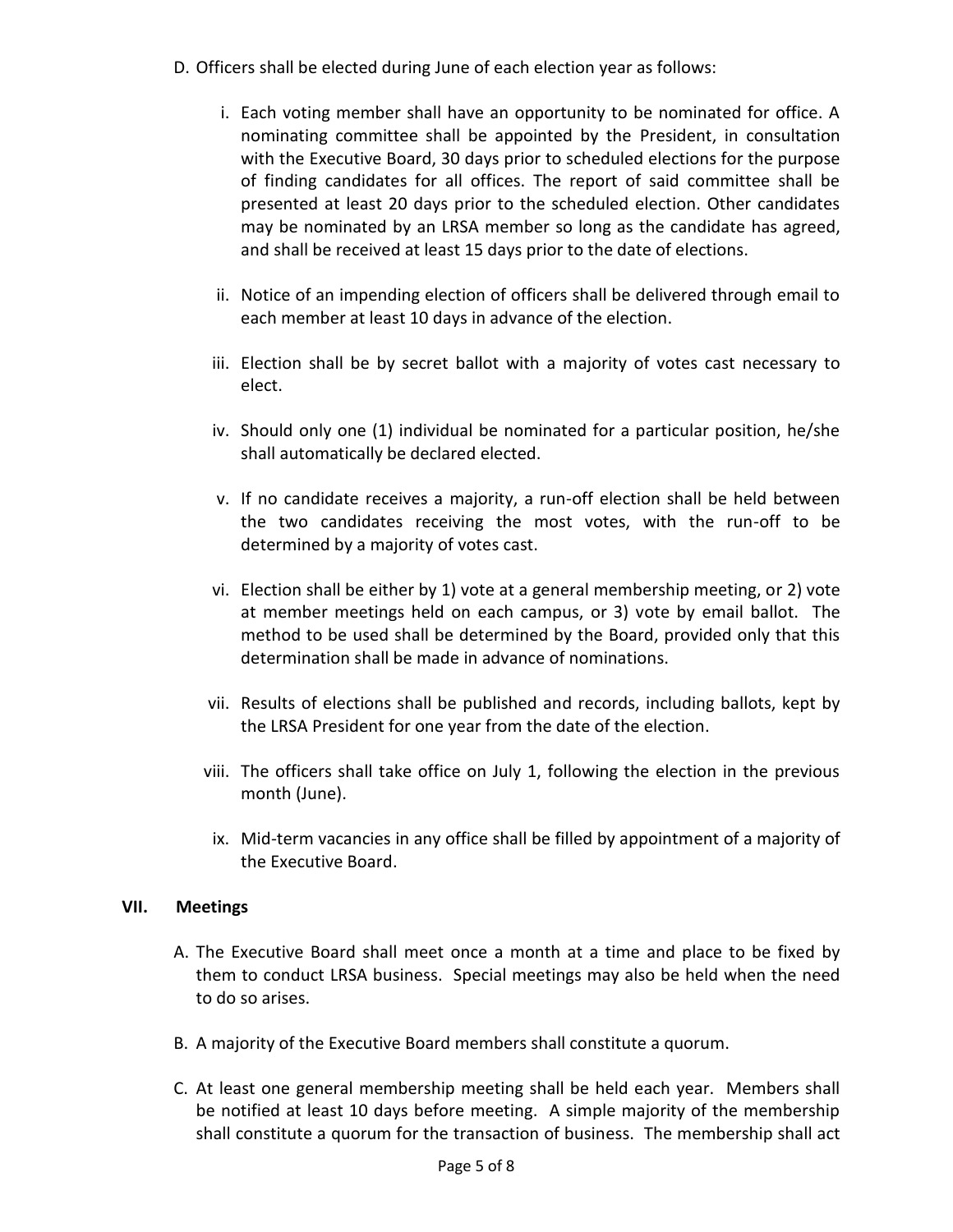upon all matters referred to it by the President 1) by a majority vote of those present at a meeting of the Executive Board, or 2) by a petition signed by at least 25 members of LRSA membership. Procedures shall be governed by the most current version of Robert's Rules of Order.

D. The Executive Board shall adopt the procedures by which negotiated agreements shall be ratified by members of the unit. There procedures shall include whether ratification shall be by 1) email ballot, or 2) a district-wide ratification meeting, or 3) individual campus ratification meetings.

#### **VIII. Bylaws**

- A. Bylaws may be proposed by a majority vote of the Board or by a petition signed by 2/3 of the membership in good standing of LRSA.
- B. Bylaws shall be enacted by 1) a majority vote of those voting in a membership meeting, provided that a quorum is present and the text of the proposed Bylaw has been announced in the call for a meeting, or 2) by a majority of those voting in an email ballot of the membership. The choice of method is to be determined by the Board.

### **IX. Amendments to This Constitution**

- A. May be proposed by a majority of the Board, or by a petition signed by 2/3 of the membership of LRSA.
- B. Shall be adopted by
	- i. a 2/3 vote of those voting in a membership meeting, providing that a quorum is present and the text of the proposed amendment has been announced in the call for the meeting, OR
	- ii. a 2/3 vote of those voting in an email ballot of the members. The choice of method to be used shall be determined by the Board.

# **X. Miscellaneous Provisions**

- A. Authority of Officers, Representatives and Members
	- **i.** Except as specified in this Constitution or as authorized by the Executive Board, no Officer or Representative shall act as an agent for or otherwise bind LRSA. No member or group of members or other person or persons shall have the authority to act on behalf of or otherwise bind LRSA except to the extent specifically authorized in writing by the President or by the Executive Board.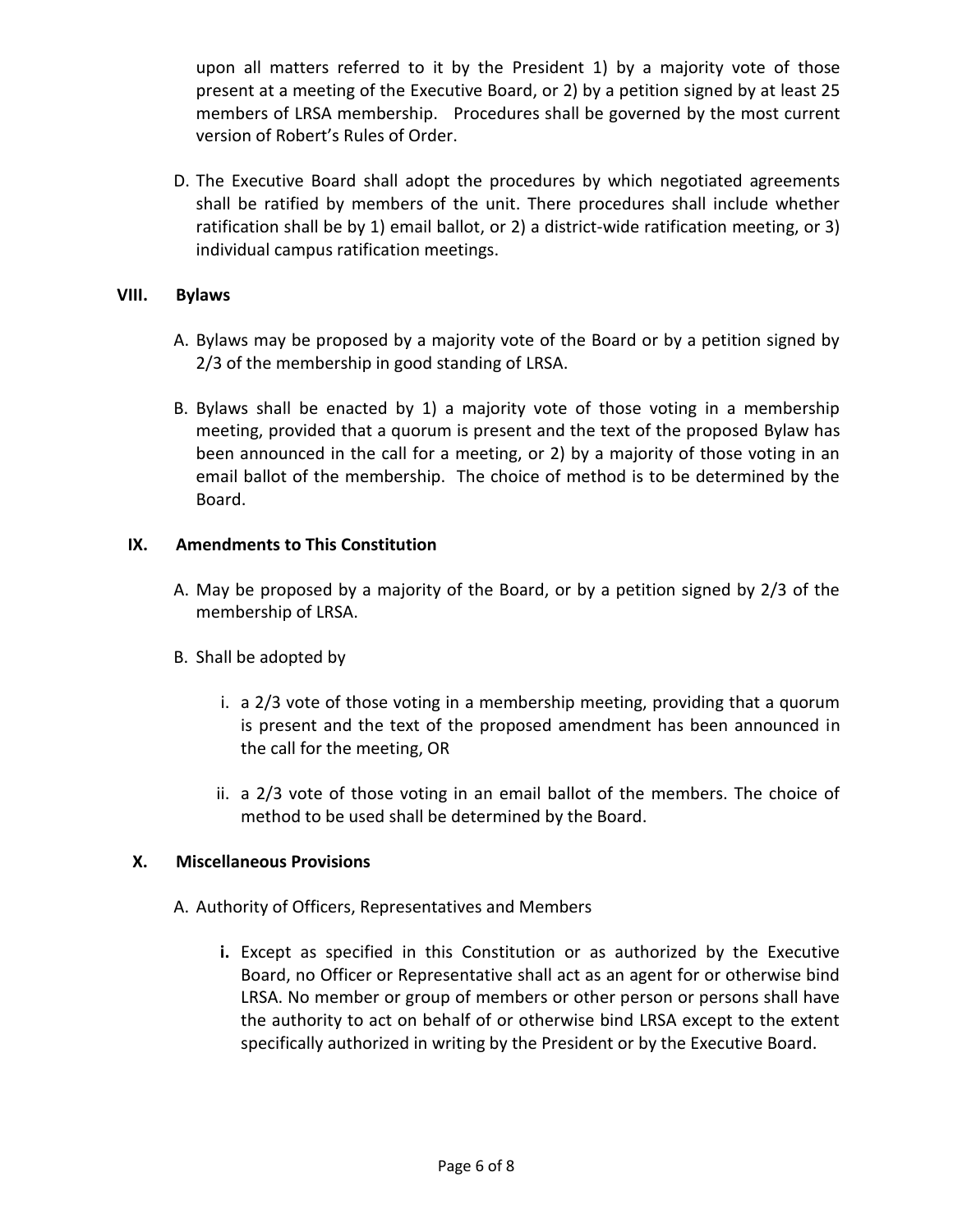- B. Conduct of Officers and Representatives
	- i. Officers, Representatives and other members of LRSA will uphold the principles of IBA and act in good faith and in the collaborative, best interest of LRSA, giving consideration to the interests of the District and other units within the Los Rios.
		- 1. In the event that an Officer and Representative conducts themselves in a way that is unbecoming of a member, the Executive Board has the authority to impose disciplinary action as the case requires such as a reprimand, suspension from service, or removal from office.
			- a. Appeals from any decision of the Executive Board with respect to discipline of an Officer or Representative must be filed within five (5) calendar days of the decision and may be taken to the next regular or special meeting of the membership. During pendency of such appeal, the decision appealed shall remain in full force. The membership shall consider the appeal and the action of the membership on all appeals shall be final and binding.

# **XI. Collective Bargaining and Representation**

- A. Collective Bargaining
	- i. LRSA is exclusive bargaining representative of the Los Rios supervisors, and in this capacity negotiates with the District on behalf of employees in the unit over matters related to wages, fringe benefits, and other terms and conditions of their employment as allowed by law. When LRSA prepares, proposes, negotiates, and/or ratifies collective bargaining agreements and amendments thereto the following shall apply:
		- 1. Members in the unit will be requested to provide input to the Executive Board regarding new collective bargaining agreements (contract), and such requests will be made in writing prior to the initial LRSA proposal for a new contract being submitted to the District.
		- 2. Members in the unit will also be requested to provide input to the Executive Board regarding provisions of existing contracts that are subject to negotiations during the term of those agreements, and this input will be requested in writing, prior to the initial LRSA proposal on the matter being submitted to the District.
		- 3. During negotiations between LRSA and the District, LRSA will provide members with updates on negotiations as appropriate.
		- 4. When LRSA has reached tentative agreement on all matters being negotiated with the District, those tentative agreements and a summary of what they mean will be provided to the general membership for